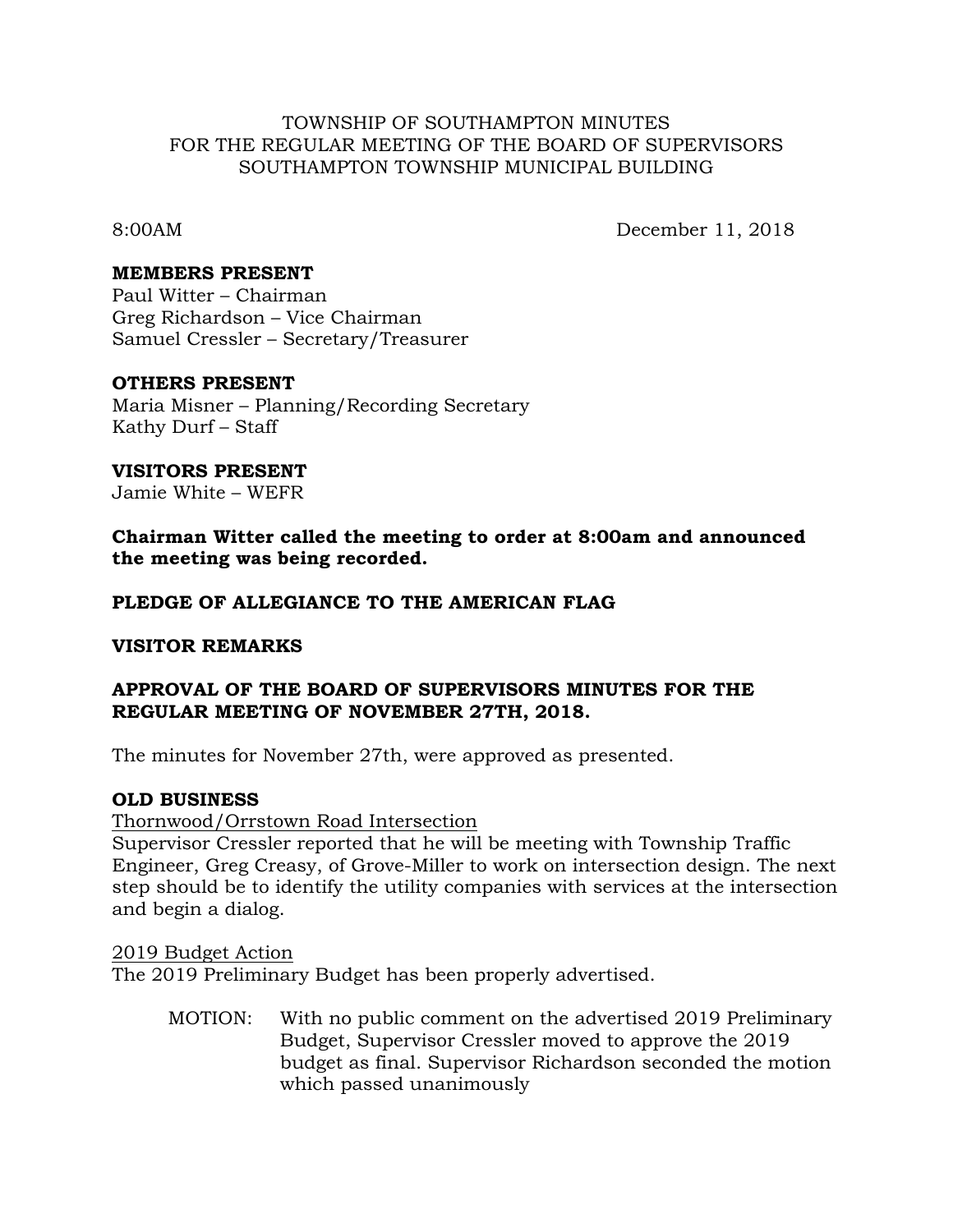# **NEW BUSINESS**

Fire M.O.U.

Jamie White was present to give a preliminary 2018 report including calls run, elected officers and equipment. A full report will be submitted to the Township in January of 2019.

Chief White stated that he is comfortable with the existing M.O.U. as it stands for 2019. Any changes that occur in firehouse status will be reflected in a new M.O.U. for 2020.

Supervisor Cressler stated that until now he has been in favor of this M.O.U. for a couple of reasons:

- 1) In the beginning, funding was not budgeted in equal proportions by municipality.
	- That has been rectified.
- 2) Volunteers need to spend more time training and responding and less time fundraising.
	- If a volunteer has ten hours a week to volunteer, it should be time well spent.
- 3) Staffing of qualified management, supervision and office-holders were going to be a problem.

Supervisor Cressler said that great strides have been made with funding equality, but no gains have been made on the management side. Now that the problem, that was predicted, has manifest itself, the only solution he is hearing to "close a fire station."

Supervisor Cressler feels this is the exact wrong direction to go. He believes that the future of volunteer fire service is more, small stations, in residential areas with park and playground facilities around them to keep the young community interested and involved. The mega-station mentality that some are pushing is 1960's, not 2018.

Supervisor Cressler stated that at this time, the Township has already approved a budget to provide for the fire service in the 2019 Final Budget. Until he sees intelligent, insightful consideration of our community's emergency services future, and not just another knee jerk reaction, he is not willing to obligate the Township with any further written agreement.

Supervisor Richardson requested of Chief White that when the new M.O.U. is drafted that the language be kept in layman's terms for all who read it.